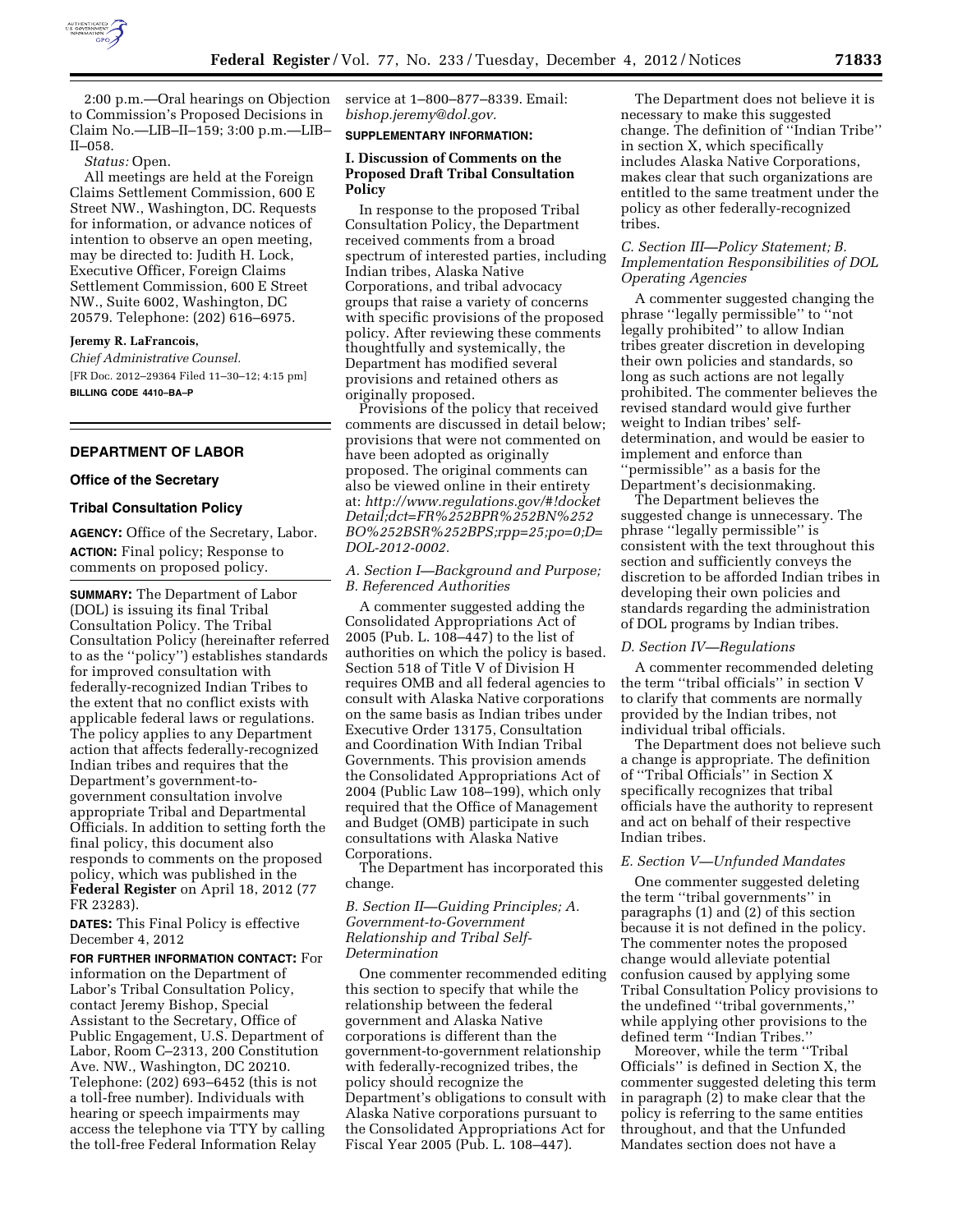different effect from other sections based on the use of different terminology.

The Department agrees with this suggestion and has made the appropriate changes in the text of this section.

It was also suggested that the Department include, with its summary of affected Indian tribes' concerns with certain proposed regulations in subparagraph (2)(b), an explanation of how such concerns were addressed through changes to the proposed regulations.

The Department does not believe a revision is needed. The Department already addresses the impact of its proposed regulations on Indian tribes consistent with applicable federal law.

### *F. Section VI—Flexibility and Waivers*

A commenter recommended deleting the term ''tribal government(s)'' in section VI and replacing it with the term ''Indian tribes.'' The commenter notes the proposed change would alleviate potential confusion caused by applying some Tribal Consultation Policy provisions to the undefined ''tribal governments,'' while applying other provisions to the defined term ''Indian Tribes.''

The Department agrees with these changes and they are reflected in the text of this section.

A commenter also recommended the Department revise its standards for granting Indian tribes certain waivers of statutory or regulatory requirements, so that such waivers will be granted provided they are ''not inconsistent'' with applicable federal policy objectives.

The Department accepts this change from ''consistent'' to ''not inconsistent''.

The commenter further requested that the Department provide a legal basis for any refusal to grant a requested wavier to an Indian tribe by amending the text to read as follows:

*The agency will provide the applicant with timely written notice of the decision, and, if the application for a waiver is not granted, the reasons for such denial including a citation to the legal authority which prevented DOL from granting the waiver*.

The Department routinely cites its legal bases for declining to request a waiver, but notes there may also be instances where important agency policy and programmatic concerns preclude granting a waiver of a statutory or regulatory requirement. Thus, the Department has accordingly revised the provision as reflected in the text of this section.

Another commenter suggested the Department provide specific timeframes for issuing decisions about whether to grant a waiver of a statutory or regulatory requirement. The commenter also questioned whether the Department would deem a waiver request to be approved if the Department failed to respond by the applicable deadline. Lastly, the commenter questioned whether there is an appeals process for the denial of a waiver request.

The Department notes the decision on whether to grant a waiver is fact-specific and varies depending on the circumstances of each particular application. In addition, the procedures for reviewing a waiver application are often prescribed by statute (e.g., the Workforce Investment Act of 1998 (Pub. L. 105–220, as amended; 29 U.S.C. 2801 et seq.)). Thus, in order to maintain the necessary flexibility to meet these requirements, the Department declines to make further changes to this section.

# *G. VII—Consultation Process Guidelines*

A commenter requested the Department revise, from 60 days to 90 days, the notice provided to Indian tribes in paragraph (1) of this section before the Department moves forward with a policy or action it determines will have tribal implications, whether for an individual tribe, regionally, or nationally. The commenter states such an extension would allow for more meaningful participation.

The Department believes the 60-day notice requirement provides sufficient opportunity for consultation with affected Indian tribes. The Department notes this provision is greater than the 30-day notice and comment period required when an agency issues a Notice of Proposed Rulemaking under the Administrative Procedure Act (see 5 U.S.C. 553(d)).

The commenter also requested that the Department delete the provision in paragraph (1) that an Indian tribe requesting a consultation should distribute any DOL-provided information to its members. Among other things, the commenter asserts that compliance with this provision would ''be unworkable because of the significant costs involved for postage, copying, labor, etc.''

The Department notes this provision is not a mandatory requirement, but has amended the provision to offer Indian tribes greater flexibility in supplying DOL-provided materials to its members prior to the consultation.

Another commenter suggested revising, from ''no unique impacts on Indian tribes'' to ''no tribal implications'', the Department's threshold in paragraph (1) for determining whether DOL agencies may

follow the existing **Federal Register**  notice and comment process when providing public notice about rulemaking proceedings of general applicability.

The Department is concerned that requiring a consultation prior to the initiation of every proposed rulemaking that may only have a minor or tangential impact on a particular Indian tribe would impose an unrealistic burden on DOL agencies and may, in fact, hinder the overall effectiveness of the policy. Thus, the Department has revised the determining threshold to ''no particularized impact on Indian tribes'' to emphasize that consultation prior to the initiation of a rulemaking proceeding should be reserved for proposed rules that would have a particular or distinct impact on Indian tribes.

A commenter requested that enforcement issues, such as ''enforcement policy'' and ''planning'', be added as permissible subjects for consultation under the Department's Tribal Consultation Policy in paragraph (2).

Discussions with Indian tribes regarding the framing and shaping of the Department's enforcement policies are not appropriate subjects for consultation under this policy. In particular, the Department's component agencies need to retain sufficient autonomy, discretion, and confidentiality in order to develop successful enforcement strategies within prescribed statutory frameworks. Allowing certain stakeholders increased influence over the development of strategies, enforcement policies and initiatives would frustrate agencies' efforts to ensure necessary worker protections, benefits, and rights. The Department, therefore, declines to make the recommended changes.

A commenter also requested that ''grants management issues'' be included as a permissible subject for consultation in paragraph (2), since these issues may represent an Indian tribe's greatest area of interest or concern when dealing with the Department of Labor.

Although general discussions regarding the grant programs and contracting are permissible subjects for consultation under the policy, the scope of the Department's interactions with grantees and prospective grantees about specific grantee selection and monitoring processes are routinely set forth in each grant solicitation application. For these reasons, the Department declines to make further changes to this paragraph.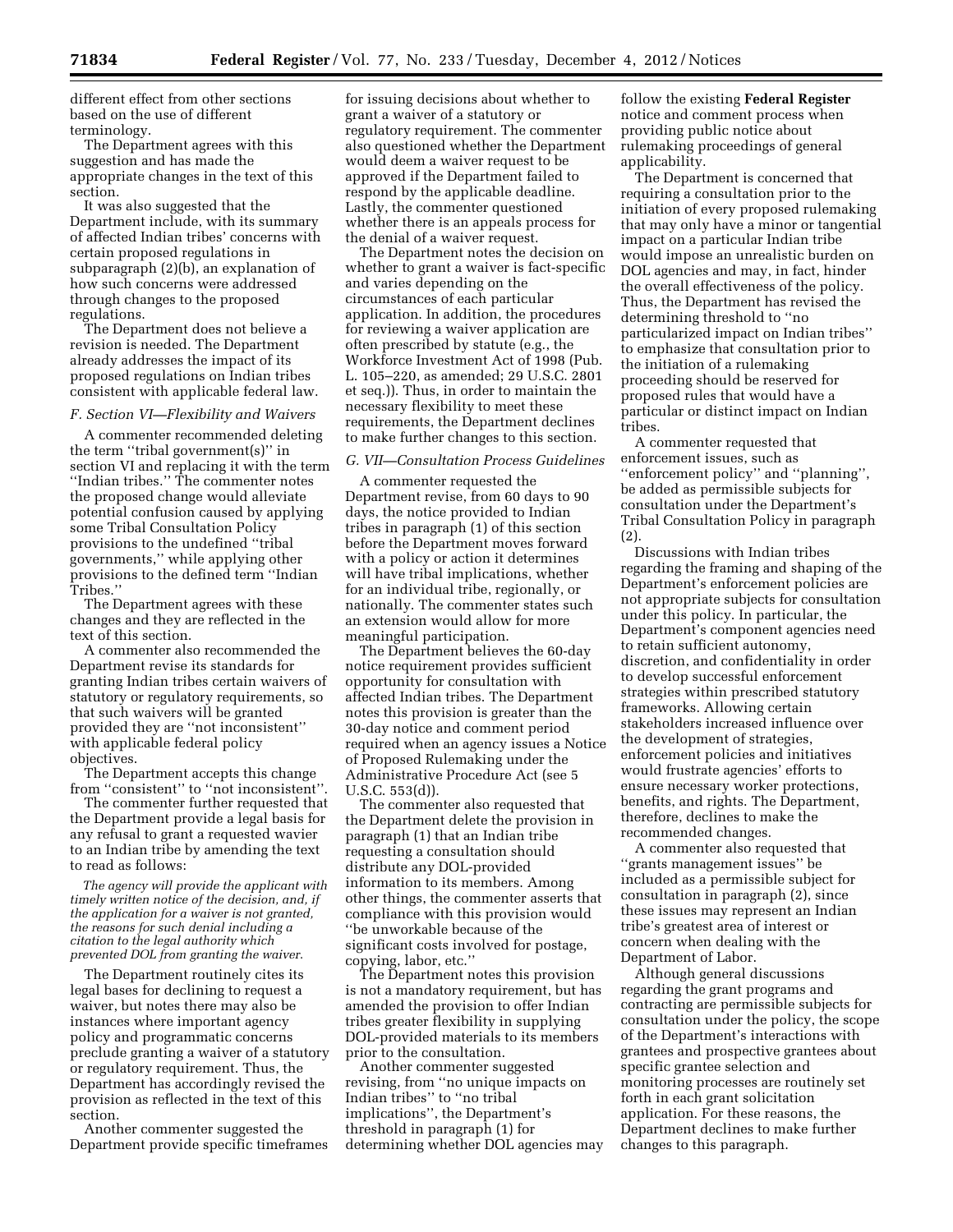A commenter recommended that Indian tribes be involved in matters of interest to them before the Initial Planning and Scoping stage outlined in paragraph (3). The commenter believes that Indian tribes should be directly involved in development and planning, and not merely as respondents to a plan developed by the Department of Labor.

The Initial Planning and Scoping stage is specifically designed to allow the Department and Indian tribes to jointly frame the scope of consultation following the Department's notification to affected tribes that a proposed policy or action will have tribal implications. It is through this consultation process that a proposed policy or action may be subject to amendment based on the valuable input received from affected Indian tribes. A requirement that DOL consult with affected Indian tribes before a proposed policy or action is even formulated would not serve to further the goals of the Tribal Consultation Policy. For these reasons, the Department declines to require consultation prior to the Initial Planning and Scoping stage.

A commenter objected to the requirement in paragraph (7) that a written communication on the correspondence of the highest elected or appointed tribal official will be considered by the Department as the official position of the tribe on the subject at issue. The commenter notes that Indian tribes operate differently and do not all follow the same procedures for vetting their views. Thus, to preserve tribes' sovereignty and selfdetermination, the commenter suggests allowing Indian tribes to use their own process for submitting comments on issues of concern.

The Department agrees, and has amended the provision to convey that an Indian tribe's views can also be submitted by an appropriate third party designee.

A commenter recommended that the suggested timeframes for the consultation process outlined in paragraph (8) be mandatory, rather than permissive, so that all interested parties know with certainty when such actions will take place. The commenter would also extend the timeframe in subsections (a) and (b) from 30 to 60 days, and extend the timeframe in subsection (c) from 60 to 90 days.

The Department recognizes that each tribal consultation is unique and will depend on the nature and complexity of the issues to be discussed. There may be times, for example, when these timeframes must be compressed to respond to an emergency situation or to meet a critical deadline, or expanded to

address novel or highly complex matters. Thus, the Department has retained the permissive nature of the established time frames, but revised the text in subsections (a), (b), and (c) by replacing the word ''should'' with ''shall normally''.

One commenter suggested adding a requirement in paragraph (9) that the Department provide, at the conclusion of a consultation, a specific explanation for why any tribal input was not adopted. The commenter believes this would make the consultation process more transparent and ensure that tribes' recommendations receive full and fair consideration by the Department.

The Department notes the requirement to provide a ''specific explanation'' for why a particular recommendation was not adopted may be difficult to articulate in some instances, and an extended debate over the required degree of specificity may unnecessarily detract from the overarching purpose of the policy to improve coordination between the Department and affected Indian tribes. Thus, the Department has accordingly revised the provision as reflected in the text of this paragraph.

A commenter suggested in paragraph (11) that DOL agencies' use of existing statutory advisory committees be a mandatory, rather than permissive, part of their consultation responsibilities under the policy.

The Department recognizes the valuable role advisory committees often play in meaningful consultation. The Department notes, however, that some Indian tribes may have concerns about being forced to utilize an advisory committee structure as part of the consultation process. The Department has, therefore, declined to make this suggested change.

A commenter recommended deleting the term ''tribal governments'' from paragraph (12), Submission of Comments by Other AI/AN Organizations, to alleviate potential confusion caused by applying some Tribal Consultation Policy provisions to the undefined ''tribal governments'', while applying other provisions to the defined term ''Indian Tribes''.

The Department agrees with this suggestion and has changed the text of the section accordingly.

Another commenter stated that aside from paragraph (12), the policy does not provide meaningful participation for Alaska Native Corporations as required by the Consolidated Appropriations Act for Fiscal Year 2005 (Public Law 108– 447).

The Department believes the definition of ''Indian Tribes'' in section X, which specifically includes Alaska Native Corporations, makes clear that such organizations are entitled to the same treatment under the policy as other federally-recognized tribes.

# *H. VIII —Performance and Accountability*

One commenter recommended under paragraph (1) of this section that the policy specify that DOL agencies be required to maintain records of tribal concerns that were not addressed, as well as those that were, and that such records also be made available to Indian tribes.

The Department believes these changes are unnecessary, since it already reports this information to the public on an annual basis, and continually provides relevant follow-up information on the DOL Web site at: *<http://www.dol.gov>*.

A commenter also suggested that under paragraph (2), the Department develop and utilize appropriate evaluation measures, with input from affected Indian tribes, in assessing its efforts to determine whether the overall policy is effective over time.

The Department believes that all Indian tribes should have an opportunity to express their views on how to best measure the effectiveness of the Tribal Consultation Policy, not just those tribes who may be directly impacted by the policy in the near-term. Thus, the Department has accordingly revised this provision.

*I. IX—Designated Officials and Points of Contact; B. Point of Contact for Each DOL Operating Agency* 

A commenter identified a possible typographical error that would require the Department to appoint an ''alternate tribal official'', instead of providing the Department the authority to appoint one of its own staff as the alternate official.

The Department agrees and has deleted the word ''tribal''.

The commenter further noted this subsection also contains reference to ''agency tribal officials''. The commenter suggests revising the text so to make clear the subsection does not refer to actual tribal officials.

The Department agrees and has revised the provision accordingly.

Lastly, this commenter suggested changing ''should'' to ''shall'' in the final sentence of this subsection to clarify that responsibility for tribal matters is not a civil rights matter, and, therefore, does not belong within the Department's Civil Rights Center.

The Department has changed ''should'' to ''shall'' in this sentence, but believes that it is important to retain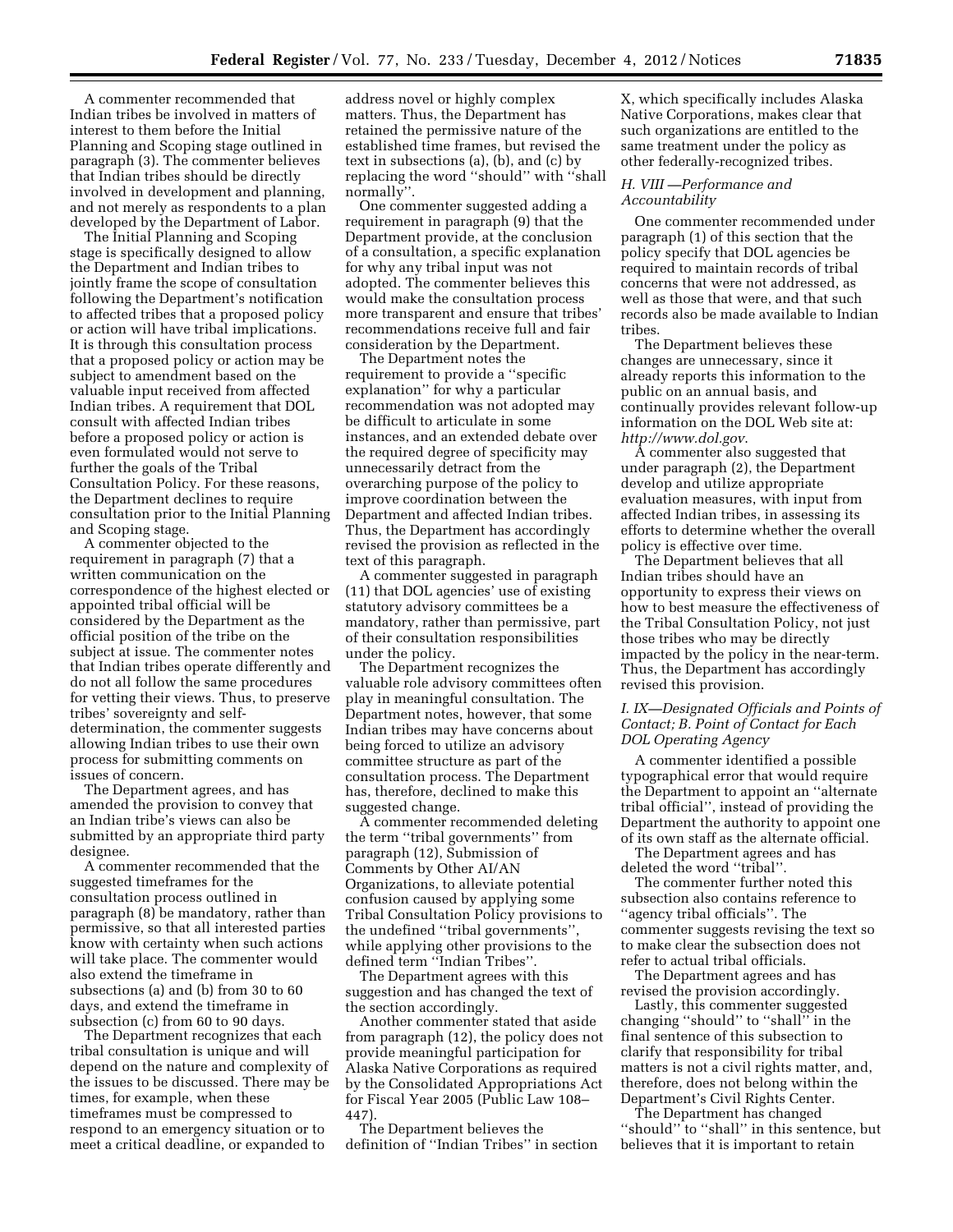final discretion as to whether these responsibilities should ever be placed with the Civil Rights Center.

## *J. Section X—Definitions*

The Department received input that the policy is inadequate because, among other things, it limits the Department's responsibility to consulting only with Indian tribes.

One commenter noted there are several instances in the policy where the word ''Indian'' does not appear before the word ''tribe''. Since the term ''Indian tribe'' specifically encompasses Alaska Native Corporations, the commenter suggests using the term consistently throughout to make clear that Alaska Native Corporations will receive the same treatment under the Tribal Consultation Policy as other federally-recognized tribes.

The Department has addressed this concern throughout the policy, as appropriate, and specifically notes that Alaska Native Corporations are entitled to the same treatment as other federallyrecognized tribes under this Tribal Consultation Policy.

A commenter also objected to inclusion of ''Native Hawaiians'' within the definition of ''American Indian and Alaska Native (AI/AN)''. The commenter believes ''Native Hawaiian'' is considered a racial or ethnic classification rather than a tribal classification, and that use of the term is thus prohibited.

The Department disagrees with this view. The analogous treatment of Native Hawaiians and federally-recognized Indian tribes is explicitly recognized in numerous federal statutes. For example, section 166 of the Workforce Investment Act of 1998 (Public Law 105–220, as amended), which provides specific employment and training programs for Indian, Alaska Native, and Native Hawaiian individuals, gives the same meaning to ''Native Hawaiians'' as the term is defined in section 7207 of the Native Hawaiian Education Act (Pub. L. 107–110, as amended):

(1) Native Hawaiian: The term ''Native Hawaiian'' means any individual who is

(A) A citizen of the United States; and (B) A descendent of the aboriginal people

who, prior to 1778, occupied and exercised sovereignty in the area that now comprises the State of Hawaii, as evidenced by—

(i) Genealogical records;

(ii) Kapuna (elders) or Kamaaina (long-term community residents) verification; or

(iii) Certified birth records.

In addition, section 7202(12)(B) of the Native Hawaiian Education Act states, ''Congress does not extend services to Native Hawaiians because of their race, but because of their unique status as the

indigenous people of a once sovereign nation as to whom the United States has established a trust relationship.''

The commenter cites *Rice v. Cayetano,* 528 U.S. 495 (2000) in support of the assertion that ''Native Hawaiian'' is a suspect racial classification rather than a tribal classification. In *Rice,* the Supreme Court held that Hawaii's voting scheme for the statewide election of trustees for the Office of Hawaiian Affairs, which restricted voter eligibility to certain defined classes of Hawaiian citizens (including Native Hawaiians), violated the Fifteenth Amendment. However, the Court reached its decision without ever addressing whether Congress (or by extension the Executive branch) may treat Native Hawaiians in the same manner as federally-recognized tribes. In fact, the Court expressly declined to review this issue.

Further, while Native Hawaiians are included in the definition of ''American Indian and Alaska Native (AI/AN)'', the Tribal Consultation policy does not provide any additional consultation rights to Native Hawaiian individuals, communities, or organizations. For these reasons, the Department declines to delete the reference to ''Native Hawaiians'' from the term ''American Indian and Alaska Native (AI/AN)'' as defined in the policy.

Another commenter noted that federally-recognized Indian tribes have formed consortiums and multi-tribal organizations which operate DOL programs and serve more than one tribe. The commenter notes, ''[e]ach of these groups speaks on behalf of the tribes they serve on DOL issues, unless a tribe has decided to participate in any particular issue or has reserved that power to itself.'' To accurately include these consortium groups' participation in the Tribal Consultation Policy, the commenter suggests adding another category, ''Tribal Organization'', which would have the same impact on DOL policy as individual tribes, to be defined as follows:

*Tribal Organization: For purposes of this Tribal Consultation Policy, ''tribal organization'' means an American Indian or Alaska Native intertribal organization, consortium, or other similar organization whose membership includes at least one federally-recognized Indian Tribe.* 

As part of this change, the commenter suggests adding the term ''tribal organization'' throughout the text of the Tribal Consultation Policy wherever there is a reference to ''Indian tribes''. The commenter also suggests revising the definition of an ''AI/AN Organization'' so that there is a clear distinction between that term and the

commenter's proposed definition of ''Tribal Organization''.

The Department does not believe that the additional definition of ''Tribal Organization'' is necessary. The Department recognizes that Indian tribes may delegate or appoint a third party to represent their interests, provided such notice is submitted to the Department in writing prior to the start of any consultation with the Department, similar to consultations conducted pursuant to the Federal Advisory Committee Act (Pub. L. 92–463). The Department has added a corresponding sentence to the definition of ''Indian tribe''.

Lastly, one commenter suggested deleting the word ''government'' from the definition of the term ''Tribal Committee, Task Force, or Work Group'', to ensure consistency with other defined terms. The commenter notes the term ''Tribal Government Officials'' is undefined in the Tribal Consultation Policy, and may cause confusion as to who is specifically permitted to participate in such task forces, committees, and work groups.

The Department agrees and has deleted the word ''government'' from this definition.

### **II. Final Tribal Consultation Policy**

*U.S. Department of Labor* 

#### Tribal Consultation Policy

I. Background and Purpose

- A. Executive Order 13175 and the Department of Labor's Relationship With Indian Tribes
- B. Referenced Authorities
- II. Guiding Principles
	- A. Government-to-Government Relationship and Tribal Self-Determination
- B. Open Communications and Respect for Cultural Values and Traditions
- C. Ensuring Consultation is Meaningful
- III. Policy Statement
- A. Departmental Consultation Policy Generally
- B. Implementation Responsibilities of DOL Operating Agencies
- IV. Regulations
- V. Unfunded Mandates
- VI. Flexibility and Waivers
- VII. Consultation Process Guidelines
- VIII. Performance and Accountability
- IX. Designated Officials and Points of Contact A. Designated Departmental Official
- B. Point of Contact for Each DOL Agency X. Definitions
- 

XI. Supplemental Terms and Effective Date Appendix A—Executive Order 13175

#### **I. Background and Purpose**

# *A. Executive Order 13175 and DOL's Relationship With Indian Tribes*

The United States has a unique legal and political relationship with Indian tribal governments, established through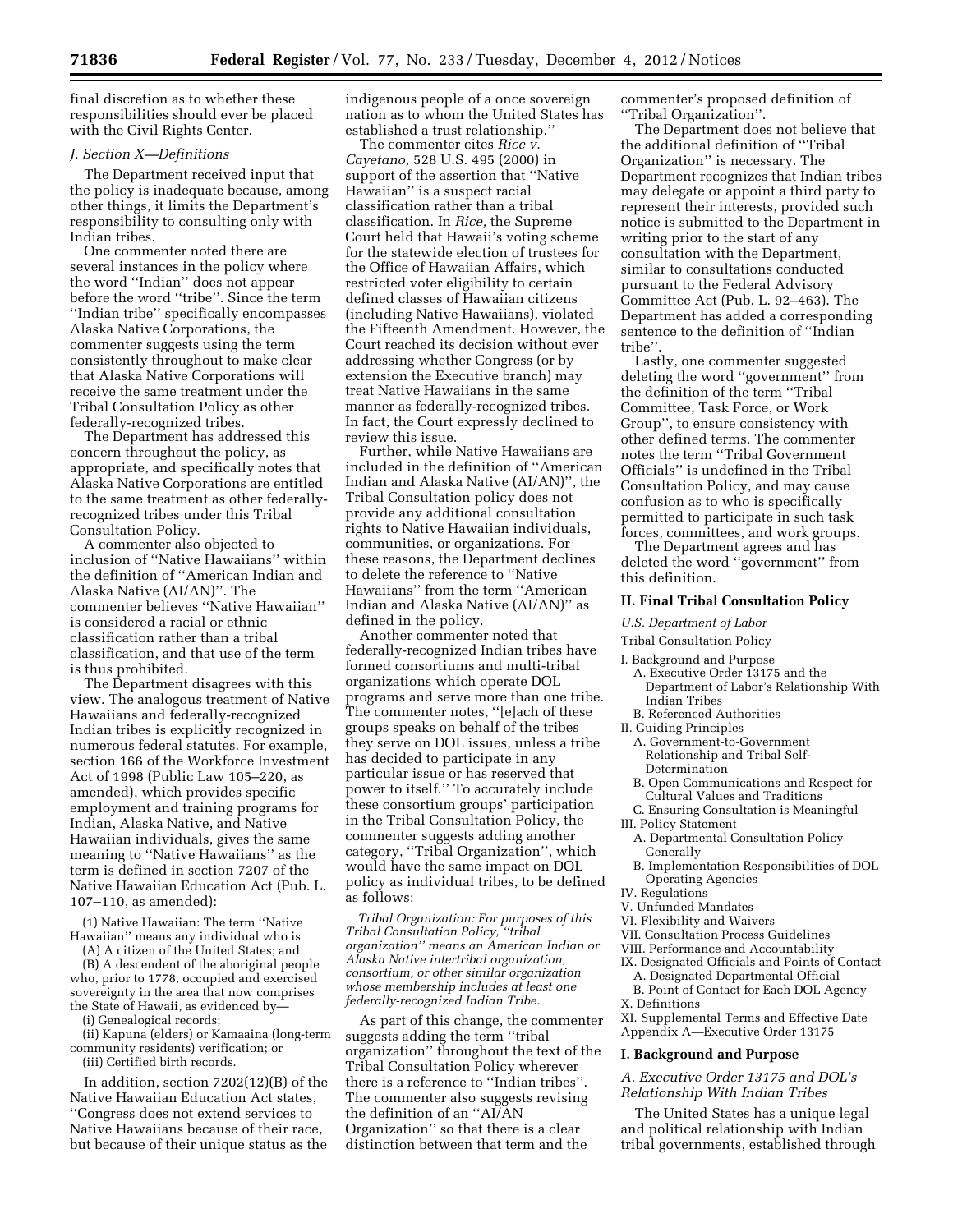and confirmed by the Constitution of the United States, treaties, statutes, executive orders, and judicial decisions. In recognition of that special relationship, pursuant to Executive Order 13175 of November 6, 2000, executive departments and agencies are charged with engaging in regular and meaningful consultation and collaboration with tribal officials in the development of federal policies that have tribal implications, and are responsible for strengthening the government-to-government relationship between the United States and Indian tribes.

The Department of Labor (DOL) has collaborated extensively with American Indians and Alaska Natives (AI/AN) for many years in advancing its mission of fostering job opportunities, improving working conditions, and assuring workrelated benefits and rights of workers and retirees in the United States. In recent years, senior DOL officials have conducted many site visits in Indian Country and regularly engage with Indian tribes and their representatives, including the National Congress of American Indians. The Department's collaboration with Indian tribes encompasses a broad range of DOL matters affecting tribes, including joint efforts to improve tribal program management, rulemaking, regulations, policies, waivers and flexibility, grant programs, contracting opportunities, and regulatory guidance.

The Department's Employment and Training Administration (ETA), for example, awards grants to Indian and Native American entities for programs that have become a key part of improving tribal economic selfsufficiency by ensuring that tribal workers have the skills to build and operate new infrastructure and facilities at the tribal community level and facilitate the creation of new business opportunities in Indian Country. ETA's Division of Indian and Native American Programs (DINAP) administers employment and training services grants to tribal communities in ways that are consistent with the traditional cultural values and beliefs of the people they are designed to serve, including youth and at-risk populations facing employment barriers. DINAP works closely with the Native American Employment and Training Council (NAETC), a federal advisory committee comprised of representatives of Indian tribes, tribal organizations, Alaska Native entities, Indian-controlled organizations serving Indians, or Native Hawaiian organizations appointed by the Secretary of Labor. The NAETC provides advice to the Secretary

regarding the overall operation and administration of tribal programs authorized under section 166 of the Workforce Investment Act (Pub. L. 105– 220, as amended), as well as the implementation of other DOL tribal programs and services.

The Department's Women's Bureau (WB) has an ongoing relationship with the United Indians of All Tribes Foundation and works with its Procurement Technical Assistance Center to provide information to Indian women small business owners concerning workforce development trends and DOL contract opportunities. The WB is also part of a network of Indian women organizations that collaborate on finding ways to end domestic violence and abuse.

The Department's Office of Federal Contract Compliance Programs (OFCCP) works in concert with the Council for Tribal Employment Rights to increase the employment of AI/ANs by federal contractors and subcontractors through linkages, referrals, training, regular communication, and sharing of information and resources pursuant to federal contractors' obligations.

The Department's Occupational Safety and Health Administration (OSHA) works with Indian tribes by providing compliance assistance and including the tribes in relevant OSHA outreach and awareness campaigns addressing worker safety and health. OSHA is making its contacts with Indian tribes more regular and consistent, and seeks to establish voluntary protection programs, partnerships, and alliances with tribal groups in the interest of promoting job safety in Indian Country. OSHA also makes available workplace safety grants that Indian tribes may qualify for, such as the Susan Harwood Training Grants.

The Department's Mine Safety and Health Administration (MSHA) assists Indian tribes with training programs for miners and has provided annual grant funds to the Navajo Nation to educate miners and mine operators on safe working practices in the mining industry and compliance with applicable MSHA regulations.

These are among many of DOL's ongoing actions to engage with tribes and support the efforts of tribal governments to have sustainable tribal communities and achieve our mutual goals of ensuring fair wages, employee rights, and workplace safety while working to alleviate the high unemployment found on tribal lands. The Department is committed to building on these efforts to engage in regular and meaningful consultation and collaboration with tribal officials on

policies and actions that have tribal implications, including the development of this formal tribal consultation policy. Accordingly, this policy has been developed in consultation with Indian tribes and tribal officials as set forth in Executive Order 13175.

Implementation of this tribal consultation policy will facilitate greater consistency across the DOL in carrying out tribal consultations and will improve collaboration with Indian tribes at all levels of Departmental organizations and offices. This policy will also ensure that a reporting structure and process is in place so that all Departmental tribal consultation work will be transparent and accountable. DOL employees having responsibility for the outcomes of consultation and collaborative activities will be better able to assess effectiveness and coordinate their efforts with other related Departmental initiatives. Through these efforts, the Department anticipates an even stronger relationship with Indian tribes and improved program delivery to meet the needs of Indian tribes and communities.

#### *B. Referenced Authorities*

This tribal consultation policy document was developed based upon:

1. Indian Self-Determination and Education Assistance Act, Public Law 93–638, as amended (25 U.S.C. 450 *et seq*.).

2. Indian Self-Determination Act Amendments of 1994, Public Law 103– 413 (25 U.S.C. 450 *et seq*.).

3. Native American Programs Act, Public Law 93–644, as amended (42 U.S.C. 2991 *et seq*.).

4. Consolidated Appropriations Act of 2005, Public Law 108–447.

5. Executive Order 12866, Regulatory Planning and Review, September 30, 1993.

6. Presidential Memorandum, Government-to-Government Relations with Native American Tribal Governments, April 29, 1994.

7. Executive Order 13175, Consultation and Coordination with Indian Tribal Governments, November 6, 2000.

8. Presidential Memorandum, Government-to-Government Relationship with Tribal Governments, September 23, 2004.

9. Presidential Memorandum, Tribal Consultation, November 5, 2009.

10. OMB Memorandum M–10–33, Guidance for Implementing E.O. 13175, July 30, 2010.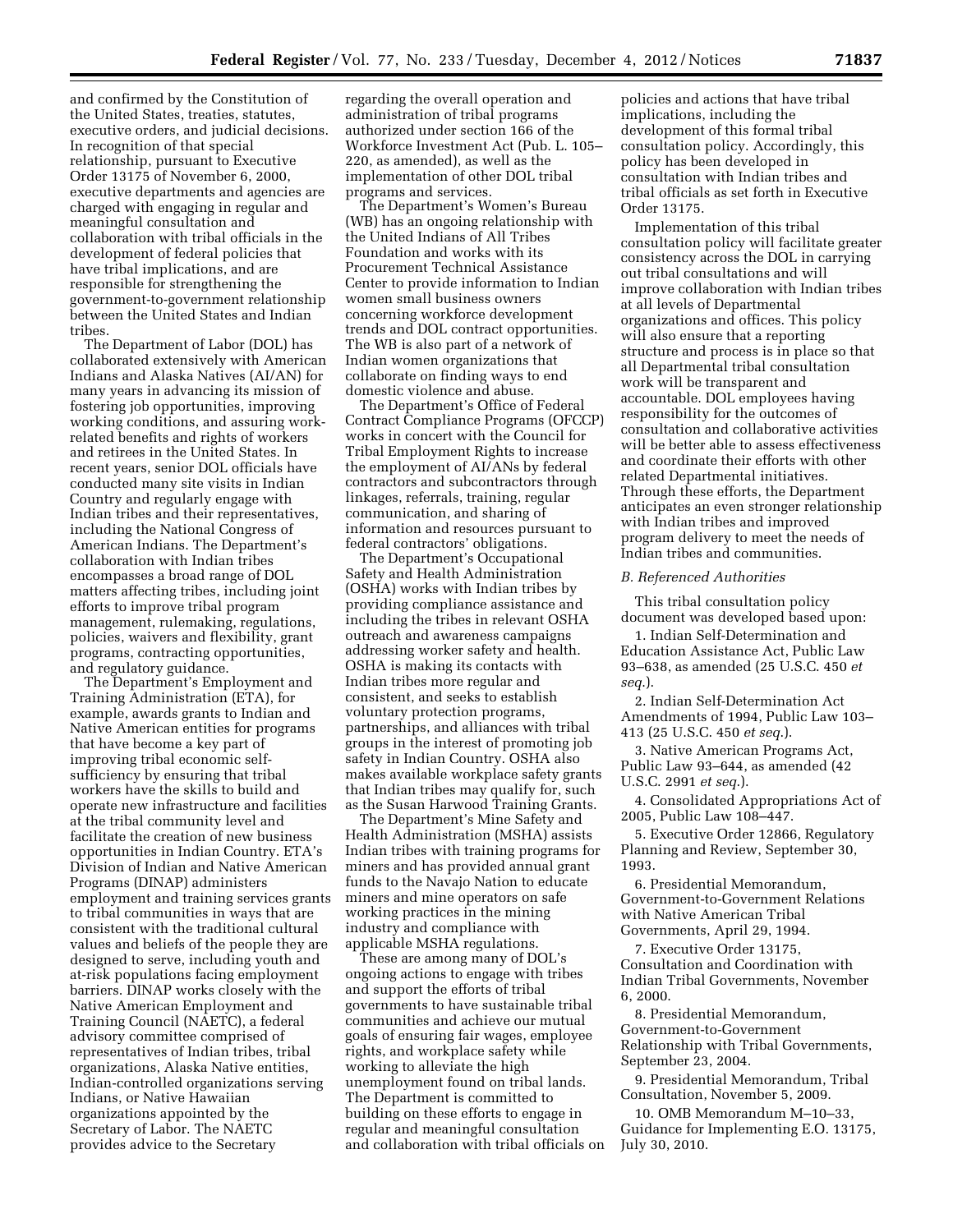### **II. Guiding Principles**

# *A. Government-to-Government Relationship and Tribal Self-Determination*

The United States, in accordance with treaties, statutes, executive orders, and judicial decisions, has recognized the right of Indian tribes to self-government and maintains a government-togovernment relationship with federally recognized tribes. Indian tribes exercise inherent sovereign powers over their members and territory. The Federal Government has enacted numerous statutes and promulgated numerous regulations that establish and define a trust relationship with Indian tribes. Based on this government-togovernment relationship, DOL will continue to work with Indian tribes on its programs involving tribes in a manner that respects tribal selfgovernment and sovereignty, honors tribal treaty and other rights, and meets the Federal Government's tribal trust responsibilities.

# *B. Open Communications and Respect for Cultural Values and Traditions*

Communication and the exchange of ideas will be open and transparent. Department officials will respect the cultural values and traditions of the tribes. To ensure efficiency and avoid duplicative efforts, DOL will work with other Federal Departments to enlist their interest and support in cooperative efforts to assist tribes to accomplish their goals within the context of all DOL programs.

# *C. Ensuring Consultation Is Meaningful*

The Department is committed to ongoing and continuous dialogue with Indian tribes, both formally and informally, on matters affecting tribal communities. Consultation is a critical ingredient of a sound and productive federal-tribal relationship that emphasizes trust, respect, and shared responsibility. Engaging with tribes and building relationships with tribal officials have improved the Department's policy toward Indian tribes on a broad range of DOL matters. The Department is committed to further improving its collaboration with Indian tribes and creating additional opportunities for input from all affected tribal communities. Consultation that is meaningful, effective, and conducted in good faith makes the Department's operation, decision making, and governance practices more efficient.

### **III. Policy Statement**

## *A. Departmental Consultation Policy Generally*

In accordance with Executive Order 13175, when formulating and implementing policies that will have tribal implications, it is the Department's policy that, to the extent practicable and permitted by law, consultation with affected Indian tribes will occur. As stated in the executive order, this refers to proposed legislation, regulations, policies, or actions that have substantial direct effects on one or more Indian tribes, on the relationship between the Federal Government and Indian tribes, or on the distribution of power and responsibilities between the Federal Government and Indian tribes.

# *B. Implementation Responsibilities of DOL Operating Agencies*

Each DOL operating agency will have an accountable process to ensure meaningful and timely input by Indian tribes on policies or actions that have tribal implications. With respect to DOL programs administered by Indian tribal governments, operating agencies will grant Indian tribal governments the maximum administrative discretion permissible consistent with applicable law, contracting requirements, and grant agreements, and will defer to Indian tribes to develop their own policies and standards where legally permissible. The Department's operating agencies will review their existing tribal consultation and program administration practices, including those of their regional offices, and revise them as needed to comply with the Department's policy as set forth in this document. If DOL agencies require technical assistance in conducting consultations, the designated Departmental official's office (see section IX below) can provide and/or coordinate such assistance.

### **IV. Regulations**

In accordance with Executive Order 13175, to the extent practicable and permitted by law, prior to the promulgation of any regulation that has tribal implications and preempts tribal law, the DOL agency involved will:

1. Notify and consult with affected Indian tribes early in the process of developing the proposed regulation consistent with the Administrative Procedure Act (5 U.S.C. 551 *et seq*.), Executive Order 12866, and Executive Order 13563, and ensure that the tribes are informed about opportunities to participate in stakeholder meetings and public forums about which they might not otherwise be aware;

2. Provide a tribal summary impact statement in a separately identified portion of the preamble to the regulation as it is to be issued in the **Federal Register**, which consists of a description of the extent of the agency's prior consultation with Indian tribes, a summary of the nature of their concerns and the agency's position supporting the need to issue the regulation, and a statement of the extent to which the concerns of tribal officials have been met; and

3. Make available to the Secretary any written communications submitted to the agency by tribal officials.

On issues relating to tribal selfgovernance, tribal self-determination, and implementation or administration of tribal programs, each DOL agency will make all practicable attempts where appropriate to use consensual mechanisms for developing regulations, including negotiated rulemaking in accordance with the Negotiated Rulemaking Act.

For any draft final regulation that has tribal implications that is submitted to the Office of Information and Regulatory Affairs for review under E.O. 12866, the agency will certify that the requirements of Executive Order 13175 have been met.

# **V. Unfunded Mandates**

In accordance with Executive Order 13175, no DOL agency shall promulgate any regulation having tribal implications that is not required by statute and imposes substantial direct compliance costs on tribal communities, unless:

1. Funds necessary to pay the direct costs incurred by Indian tribes in complying with the regulation are provided by the Federal Government; or

2. Prior to the formal promulgation of the regulation, the agency:

a. Consulted with Indian tribes early in the process of developing the proposed regulation;

b. In a separately identified portion of the preamble to the regulation as it is to be issued in the **Federal Register**, provides to the Director of the Office of Management and Budget a description of the extent of the agency's prior consultation with representatives of affected Indian tribes, a summary of the nature of their concerns and DOL's position supporting the need to issue the regulation; and

c. Makes available to the Director of the Office of Management and Budget any written communications submitted to DOL by such Indian tribes.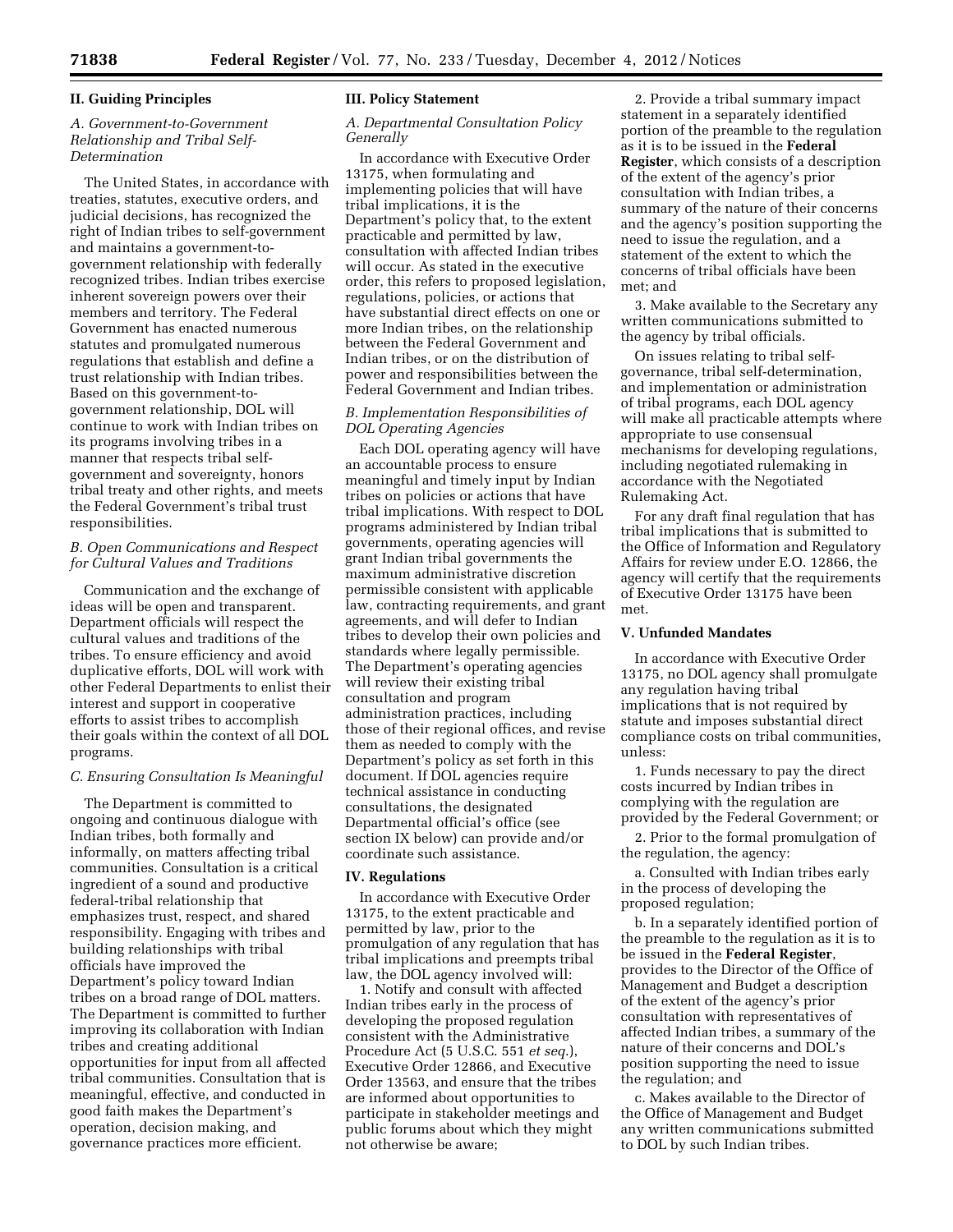### **VI. Flexibility and Waivers**

With respect to statutory or regulatory requirements that are discretionary and subject to waiver by DOL, each DOL agency will review the processes under which Indian tribes apply for waivers and take appropriate steps to streamline those processes as necessary.

When reviewing any application by an Indian tribe for a waiver of regulatory requirements in connection with any program administered by a DOL agency, the agency will consider the relevant factors with a general view toward increasing opportunities for utilizing flexible policy approaches at the Indian tribal level in cases in which the proposed waiver is not inconsistent with the applicable federal policy objectives and is otherwise appropriate as determined by the agency.

Each DOL agency will promptly render a decision upon a complete application for a waiver. The agency will provide the applicant with timely written notice of the decision and, if the application for a waiver is not granted, the reasons for such denial, including a citation to any relevant legal authority that provides a basis for the denial.

#### **VII. Consultation Process Guidelines**

1. Notification. When a DOL agency or regional office determines that a proposed policy or action will have tribal implications, whether for an individual tribe, regionally, or nationally, the DOL agency will have an affirmative responsibility to provide advance notice to the potentially affected Indian tribes at the earliest practicable time, but not less than 60 days prior to DOL's action. An Indian tribe may initiate a request for consultation with DOL or a DOL agency on a DOL matter that it believes has tribal implications at any time by contacting that agency or the designated Departmental official (see section IX), and the tribe should disseminate any DOL-provided information to its members by the method(s) it deems appropriate (e.g., U.S. mail, electronic mail, hard-copy handouts). With respect to rulemaking proceedings of general applicability that have no particularized impact on Indian tribes, DOL agencies may use the existing **Federal Register**  notice and comment process to provide notice, but should supplement this process with targeted outreach where appropriate.

2. Subjects of Consultation. To the extent consistent with applicable laws and administrative requirements, consultation can involve any DOL matter having tribal implications, including but not limited to: tribal

program management, rulemaking, regulations, policies, waivers and flexibility; grant programs; contracting opportunities; regulatory guidance; and other matters of tribal interest. At the same time, DOL agencies should not create undue burdens on tribes with respect to regulations or other matters that do not have tribal implications. Routine matters, including normal DOL interactions with direct grantees such as monitoring, selecting grantees, and reporting requirements do not trigger further consultation processes under this policy. Enforcement policy, planning, investigations, cases and proceedings are not appropriate subjects for consultation under this policy.

3. Initial Planning and Scoping. Following notification to affected tribes that policies or actions have tribal implications, the DOL agency or regional office, in conjunction with the designated Departmental official's office, should engage with those tribes on initial planning and the appropriate scope of the consultation. Initial planning and scoping should include describing the nature and extent of the expected tribal implications; identifying any time constraints or deadlines, relevant existing policies, and potential resource issues; and making a determination as to the most useful and appropriate consultation mechanism.

4. Consultation Mechanisms. The manner of consultation should be appropriate to the nature and complexity of the matter and can occur via mailings (e.g., for remote tribes that may not have internet access), one or more face-to-face meetings or meetings via teleconference, roundtables, or other appropriate means and may include the use of electronic media and messaging and Web site portals. All meetings will be open to the public.

5. Conducting Consultations. When a consultation commences, DOL will solicit the views of the Indian tribes involved on the relevant subjects and issues. Consultation should involve a thorough examination of the subject at issue, including discussion of cultural, economic and other impacts on tribal programs, services, functions and activities; compliance guidance; programmatic and funding issues if relevant; any external constraints such as executive, judicial, or legislative actions; and any relevant technical or other regulatory issues as they affect tribes.

6. Frequency of Consultation Meetings. Consultation meetings may be scheduled on a regular basis or on an as needed basis except that at least one national tribal consultation meeting will be held by DOL each calendar year. For

example, DOL agencies may establish a quarterly or semi-annual conference call with the tribes in order to consult with them on the regulatory proposals being considered by the agency and inform them about opportunities to participate in stakeholder meetings and public forums. To reduce costs, tribes and DOL agencies will make their best efforts to coordinate face-to-face consultation meetings to coincide with other regularly scheduled meetings (such as multi-agency and association meetings and regional tribal meetings).

7. Submissions of Tribal Comments. The DOL agency involved in the consultation will communicate clear and explicit instructions on the means and time frames for Indian tribes to submit comments to DOL on the matter, whether in person, by teleconference, and/or in writing, and if appropriate will allow a reasonable period of time following a consultation meeting for tribes to submit additional materials. A written communication on the correspondence of the highest elected official, appointed tribal official, or other third party designee of such authority (according to the procedures set forth under the definition of ''Indian Tribes'' in section X), will be considered by DOL to be the official position of the tribe on the subject at issue. If the DOL agency determines that the Administrative Procedure Act or other federal law or regulation prohibits continued discussion at a specified point in the decision-making process, the agency will so inform the Indian tribes. With respect to rulemaking proceedings of general applicability that will have no unique impacts on Indian tribes, DOL agencies may use existing **Federal Register** notices, dockets, and comment periods to obtain tribal comments, but should supplement them with additional means of obtaining tribal input where appropriate.

8. Time Frames. Time frames for the consultation process will depend on the nature and complexity of the consultation and the need to act quickly. Suggested guidelines are as follows:

a. The initial planning and scoping shall normally take place within 30 days from the date of the issuance of the notice of the proposed action;

b. If a consultation meeting will occur, the meeting shall normally be scheduled within 30 days of the completion of the planning and scoping;

c. For consultations involving one or more meetings, the consultation process shall normally be concluded within 60 days of the final consultation meeting; for consultations not involving meetings the consultation process shall normally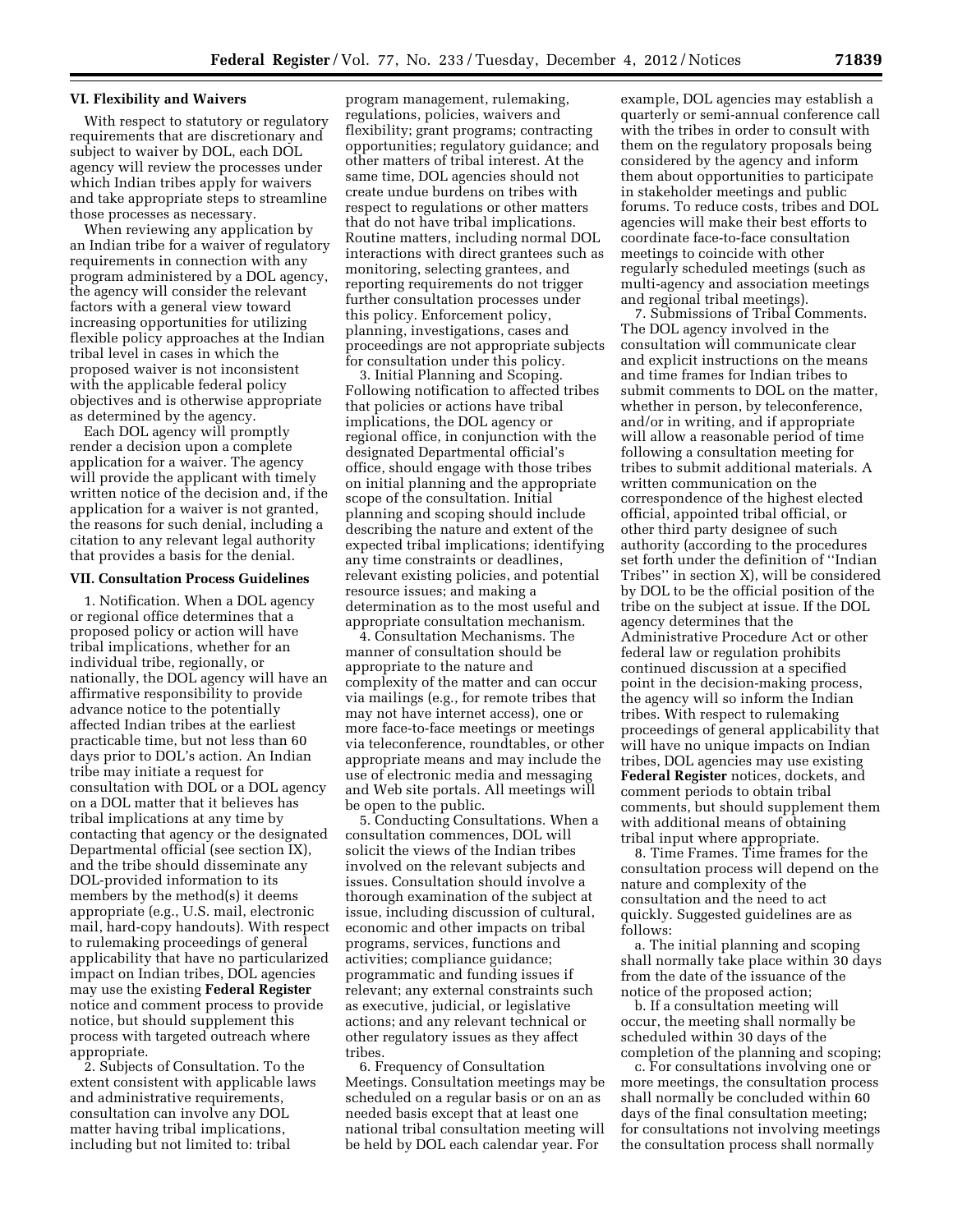be concluded within 60 days of the planning and scoping.

These time frames may be compressed in exigent situations, such as when a critical deadline is involved, or expanded as necessary for novel or highly complex matters.

9. Reporting of Outcome of Consultation to Tribes. The DOL agency involved in the consultation will report the status or outcome of the issue involved to the affected Indian tribes within 30 days of the conclusion of the consultations on that issue. And, to the extent that tribal input was not adopted, the agency will provide a written explanation for why such input was not adopted or incorporated.

10. Formation of Tribal Committees, Task Forces, or Work Groups. Based on the government-to-government relationship, consultation under this policy is generally with one or more individual tribal governments. In some cases, it may become necessary for DOL to form a tribal committee, task force, or work group to study a particular policy, practice, issue, or concern. Members of such committees or work groups will include representatives of federally recognized tribal governments or their designees with authority to represent their interests or act on their behalf. Tribal representation on such committees or work groups should consist of geographically diverse small, medium and large tribes, whenever possible. Members of these committees or work groups shall make good-faith attempts to attend all meetings which shall be open to the public and may establish member roles and protocols for producing their work and obtaining input and comment on it. All final work group products or recommendations will be given serious consideration by the Department. [See Section XI below on the Federal Advisory Committee Act (FACA) exemption for consultations undertaken with officials of federally recognized tribal governments pursuant to this tribal consultation policy.]

11. Use of Existing Statutory Advisory Committees. DOL agencies may also use existing tribal advisory committees such as the NAETC as part of meeting their consultation responsibilities under this policy. If such an advisory committee is required by law to be used exclusively for a particular function or purpose, consultation shall take place in accordance with the requirements of such committee and nothing in this policy requires any further consultation (see, e.g., 29 U.S.C. § 2911(h)).

12. Submission of Comments by Other AI/AN Organizations. The primary focus of formal consultation activities under this policy is with representatives

of federally recognized Indian tribes. DOL recognizes, however, that in some cases the consultation process would be negatively affected if other (nonfederally recognized) AI/AN organizations lacking the governmentto-government relationship were excluded. Accordingly, nothing in this policy prohibits other AI/AN organizations that are not representatives of Indian tribes from providing their views to the Department.

#### **VIII. Performance and Accountability**

The consultation process and activities conducted under this policy should be accountable, transparent, and result in a meaningful outcome for the Department and for the affected Indian tribes. To enable the Department and the Indian tribes to effectively evaluate the implementation and results of this consultation policy:

1. DOL agencies will maintain records of each consultation and the manner in which the tribal concerns were addressed, and will document the status or outcome of each subject of consultation.

2. DOL agencies will, with input from Indian tribes, develop and utilize appropriate evaluation measures to assess their efforts to determine whether their overall consultation process is effective over time.

3. DOL agencies will report annually to the office of the designated Departmental official on the frequency, scope, and effectiveness of their consultation activities including any recommendations received from Indian tribes on ways to improve the consultation process.

4. The designated Departmental official's office will compile the reports of the agencies and prepare an annual DOL consultation report evaluating the overall effectiveness of this policy which will be made available to the Indian tribes. The office will seek tribal feedback on the annual consultation report and consider any comments from Indian tribes and federal participants to determine whether DOL should make any amendments to this policy.

5. The designated Departmental official's office will prepare and submit any reports required to be submitted to the Office of Management and Budget under Executive Order 13175 and the November 5, 2009 Presidential Memorandum.

# **IX. Designated Officials and Points of Contact**

# *A. Designated Departmental Official*

The designated Departmental official to coordinate the implementation of this

policy will be the Director, Office of Public Engagement, working in conjunction with the Department's Office of Intergovernmental Affairs in the Office of Congressional and Intergovernmental Affairs, or other Departmental official in the Office of the Secretary, as designated by the Secretary.

The duties and responsibilities of the designated Departmental official include: Serving as the Secretary's expert informational resource on tribal matters; maintaining an overall understanding of tribal concerns and issues as they relate to DOL programs and coordinating and managing the Secretary's policies for Indian tribes; coordination of tribal site visits for DOL executive leadership; serving as DOL's representative on interdepartmental working groups on tribal matters; conducting periodic intradepartmental meetings and otherwise overseeing the implementation of the Department's tribal consultation policy by DOL operating agencies; providing advice and assistance to DOL agencies and regional field offices on tribal matters; and conducting outreach to national tribal government organizations.

# *B. Point of Contact for Each DOL Operating Agency*

Each DOL operating agency will designate a senior official as having primary responsibility for tribal matters. The designated Departmental official's office will maintain an up-to-date list clearly identifying the agency tribal officials and their contact information and this information will be made available to Indian tribes. DOL agencies should also designate an alternate official to serve in the absence of the primary official.

The duties of the agency officials having responsibility for tribal matters include: Having and maintaining knowledge of this policy and the government-to-government relationships and sovereign status of Indian tribes; serving as the primary liaison with Indian tribes for their agency; ensuring the consultation responsibilities of their agencies are carried out, including those of their regional offices; and reporting to the administration in their respective agencies, as well as the designated Departmental official. Unless otherwise approved by the designated Departmental official, these responsibilities shall not be placed within the agency Offices of Civil Rights, as tribal relations and consultations are treaty, trust, and government-to-government based, and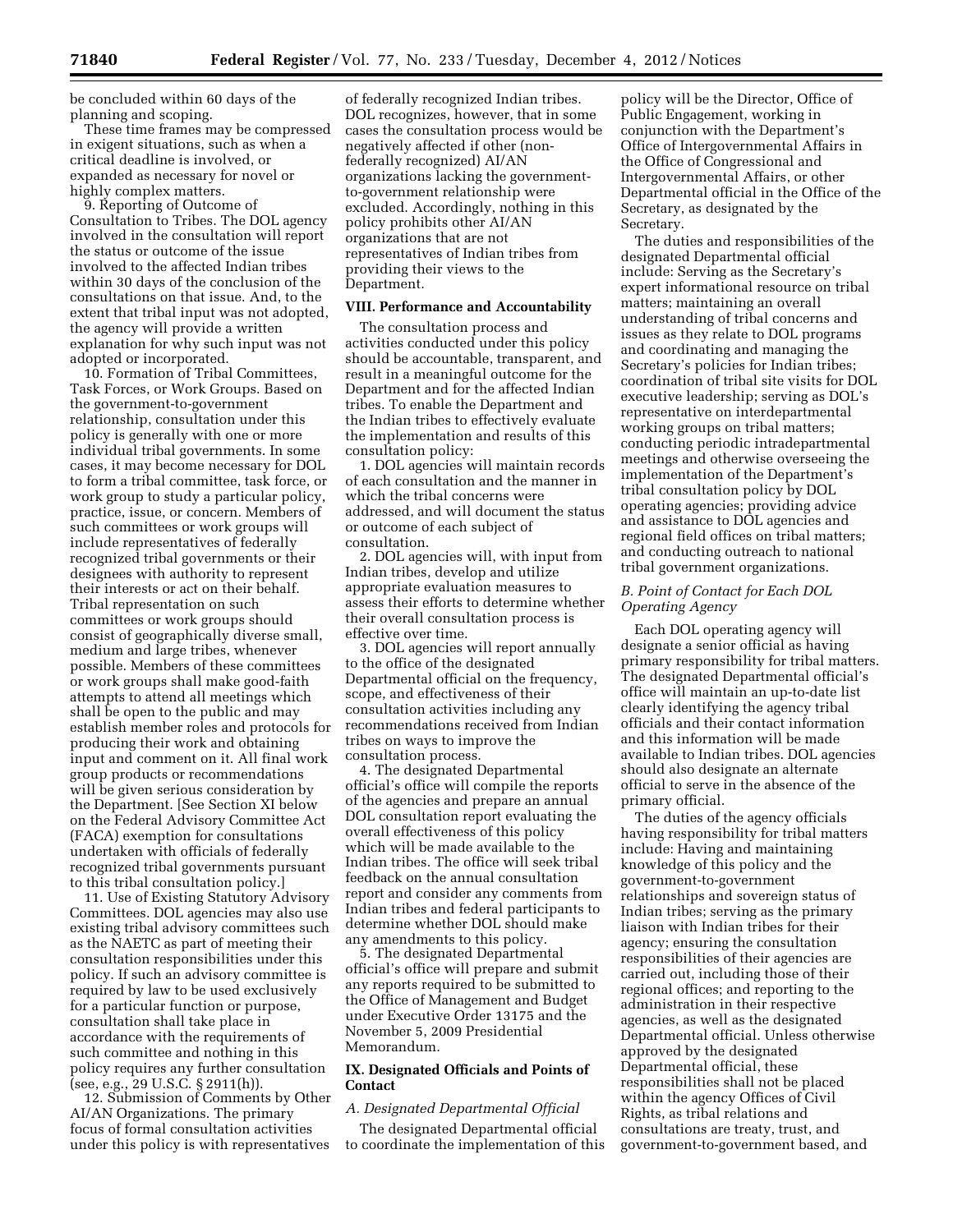are not a function of civil rights based on race.

# **X. Definitions**

For the purposes of this policy, the following definitions apply:

American Indian and Alaska Native (AI/AN)—A member of an American Indian or Alaska Native tribe, band, nation, pueblo, village, or community of indigenous peoples in the United States, as membership is defined by the tribal community, including Native Hawaiians.

AI/AN Organization—An AI/AN organization or group having members that are not representatives of federally recognized Indian tribal governments, such as state tribes and members of urban AI/AN groups that are not located on Indian tribal lands.

Consultation—An enhanced form of communication consisting of an open and free exchange of information and opinion among parties which emphasizes trust, respect, and shared responsibility. The consultation process enables mutual understanding, facilitates the effort to reach consensus on issues, and contributes to informed decision making.

Deliberative Process Privilege—A privilege exempting the Federal Government from disclosure of government agency materials containing opinions, recommendations, and other internal communications that are part of the deliberative process within the Department or agency.

Department—Means the U.S. Department of Labor.

DOL Operating Agency—A Department of Labor administration, agency, bureau, office, or division that: (1) Has operational responsibility for a Departmental program that has tribal implications; or (2) has been designated by the Secretary to participate in this policy.

Executive Order—An order issued by the Federal Government's executive on the basis of authority specifically granted to the executive branch (as by the U.S. Constitution or a Congressional Act).

Indian Tribe—An Indian or Alaska Native tribe that the Secretary of the Interior acknowledges to exist as an Indian tribe pursuant to the Federally Recognized Indian Tribe List Act of 1994 (25 U.S.C. 479a), and with whom the Federal Government maintains a government-to-government relationship, including any Alaska Native village or regional or village corporation as defined in or established pursuant to the Alaska Native Claims Settlement Act (Pub. L. 92–203; 43 U.S.C. 1601 et seq.). The Department of the Interior's Bureau

of Indian Affairs maintains and regularly publishes the official list of federally recognized Indian tribes which are generally established pursuant to a federal treaty, statute, executive order, court order, or a federal administrative action making these tribes eligible for certain federal programs and benefits because of their status as Indians. A federally recognized Indian tribe may expressly delegate a third party to represent the tribe in all tribal consultations with the Department of Labor, provided the Department is notified of such delegation in writing prior to the consultation. An Indian tribe may rescind its delegation at any time, but the rescission should occur in writing, if practicable.

Policies or Actions with Tribal Implications—Refers to proposed legislation, regulations, policies, and actions that have substantial direct effects on one or more Indian tribes, on the relationship between the Federal Government and the Indian tribes, or on the distribution of power and responsibilities between the Federal Government and Indian tribes. This encompasses a broad range of DOL programs and activities targeted at tribal governments or having AI/ANs as participants including, but not limited to, tribal program management, rulemaking, regulations, policies, waivers and flexibility; grant programs; contracting opportunities; regulatory guidance; or other DOL activities that would have a substantial direct effect on a tribe's traditional way of life, tribal lands, tribal resources, or the ability of the tribe to govern its members or to provide services to its members. This term does not include matters that are the subject of litigation or that are undertaken in accordance with an administrative or judicial order.

Secretary—Means the Secretary of Labor.

Substantial Direct Compliance Costs—Those costs incurred directly from implementation of changes necessary to meet the requirements of a federal mandate. Because of the large variation in resources among tribes, ''substantial costs'' will vary by Indian tribe. Where necessary and appropriate, the Secretary will determine the level of costs that represent ''substantial costs'' in the context of an Indian tribe's resource base.

To the Extent Practicable and Permitted by Law—Refers to situations where the opportunity for consultation is limited due to practical constraints including time, budget, or other such reason, and situations where other legal requirements take precedence.

Tribal Committee, Task Force, or Work Group—A group composed of Indian tribal officials or their designees with authority to represent their interests or act on their behalf that is formed to work on a particular policy, practice, issue, or concern. This can include representatives of existing organizations representing federally recognized tribes, such as the National Congress of American Indians.

Tribal Officials—Tribal council members and delegates, chairpersons, or other elected or duly appointed officials of the governing bodies of Indian tribes or authorized intertribal organizations or their designees with authority to represent them or act on their behalf.

# **XI. Supplemental Terms and Effective Date**

1. Inapplicability of the Federal Advisory Committee Act (FACA). In accordance with section 204(b) of the Unfunded Mandates Reform Act of 1995 (Pub. L. 104–4), the provisions of FACA are not applicable to consultations between the Federal Government and elected officers of tribal governments or their designated employees with authority to act on their behalf. Therefore, FACA is generally not applicable to consultations undertaken pursuant to this tribal consultation policy. As the Office of Management and Budget stated in its guidelines implementing section 204(b):

This exemption applies to meetings between Federal officials and employees and \* \* \* tribal governments acting through their elected officers, officials, employees, and Washington representatives, at which 'views, information, or advice' are exchanged concerning the implementation of intergovernmental responsibilities or administration, including those that arise explicitly or implicitly under statute, regulation, or Executive Order. The scope of meetings covered by this exemption should be construed broadly to include meetings called for any purpose relating to intergovernmental responsibilities or administration. Such meetings include, but are not limited to, meetings called for the purpose of seeking consensus, exchanging views, information, advice, and/or recommendations; or facilitating any other interaction relating to intergovernmental responsibilities or administration. (OMB Memorandum 95–20 (September 21, 1995), pp. 6–7, published at 60 FR 50651, 50653 (September 29, 1995)).

If, however, DOL were to form an advisory committee consisting of (nonfederally recognized) AI/AN organizations or groups lacking the